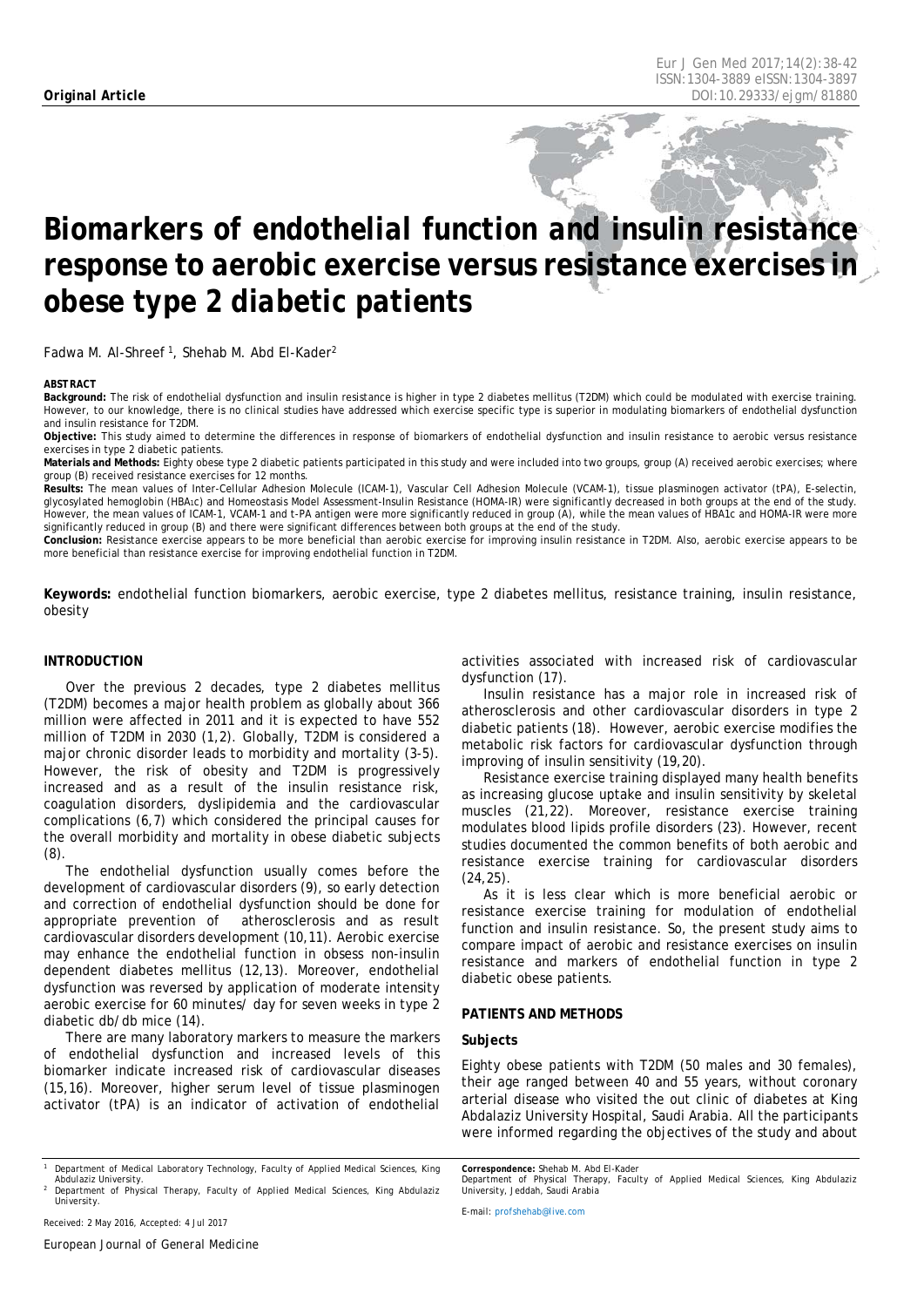the possible risks and discomforts involved with their participation in the experiments, signing an informed consent. The study protocol was approved by the Ethics committee of Faculty of Applied Medical Sciences. The exclusion criteria included subjects receiving medicines with known effect on endothelial function, as angiotensin converting enzyme inhibitors, calcium channels blockers, nitrates, beta-blockers, anti-oxidizers, hormonal replacement and insulin; cigarette smoking history in the last 12 months; participation in a physical exercise program in the last 12 months; chronic obstructive pulmonary disease; hypertension (systolic blood pressure above 180 mmHg or diastolic blood pressure above 110 mmHg); osteoporosis and diabetic neuropathy, congestive heart failure, uncontrollable cardiac arrhythmias, and severe illness that precluded them from exercising.

A cardiologist conducts an initial clinical examination for all participants. However, initial rest electrocardiogram was made and the blood pressure was measured, also the electrocardiogram was continuously observed and the blood pressure was measured in each period. The participants were guided to keep the original dietary habits and behaviors. However, participants were randomized between two groups who received their hypoglycemic agents and the only difference in the intervention was that group (A) received aerobic exercise training, while group (B) received resistance exercise training that is why we didn't use a control group.

# **Measurements**

All subjects underwent a laboratory examination, performed at Laboratory of King Abdalaziz University Teaching Hospitals, after a 12 h period of fasting.

**A. Measurement of glycosylated hemoglobin and insulin resistance:** Blood sample after fasting for 12 hours was taken from each patient in clean tubes containing few mg of K2EDTA, centrifuged and plasma was separated and stored frozen at - 20° used for estimation of glycosylated hemoglobin (HBA1c) using colorimetric method. Homeostasis Model Assessment-Insulin Resistance (HOMA) index for insulin sensitivity was computed following this equation: [fasting glycemia (mmol/L)  $\cdot$  fasting insulin (mIU/L)]/22.5 (26).

**B. Measurement of biomarkers of endothelial function:** Adhesion molecules biomarker includes E-selectin, Inter-Cellular Adhesion Molecule (ICAM-1), Vascular Cell Adhesion Molecule (VCAM-1) and tissue plasminogen activator antigen (tPA:Ag) were measured from frozen serum samples stored at −80 °C. Enzyme-linked immunosorbent assays (ELISAs) were used to measure soluble levels of E-selectin, ICAM-1and CAM-1 (R&D Systems), however tissue plasminogen activator antigen (tPA:Ag) was determined using a commercial kit (Hyphen BioMed for t-PA, France).

All measurements were done at the beginning of the study and will be repeated after 3 months.

#### **Procedures**

Following the previous evaluation, all patients were divided randomly into the following groups:

**A. Aerobic exercise:** The aerobic exercise group completed a 12-week aerobic exercise training program. Each session of physical exercise was divided in: 5 min of warm up, with stretching exercises and circling of members and body; 30 min of aerobic exercise divided into row ergometer (15 min) and bicycle ergometer (15 min); and 5 min of cold down at the end, with stretching, flexibility and relaxation exercises, five sessions per week. The training program was performed at 70% of the individual age-predicted maximal heart rate ( $HR_{max}$ ) according to Tanaka et al. [27]. The exercise sessions were supervised by one of the investigators and the determined intensity of exercise was monitored and registered for each

patient by a watch of heart rate (Polar Vantage XL, Polar Electro Inc., Port Washington, NY). The alarms of the watches were programmed for the inferior and superior limits of the correspondent intensity, determined for each patient.

**B. Resistance exercise:** The aerobic resistance group completed a 12-week of resistance exercise training program. Each session of physical exercise was divided in: 5 min of warm up, with stretching exercises and circling of members and body; 30 min of specific resistance training; and 5 min of cold down at the end, with stretching, flexibility and relaxation exercises, five sessions per week (28). The resistance exercise protocol aimed to develop muscle mass and strength in the following muscle groups: (1) quadriceps (leg press and leg extension), (2) hamstrings (seated leg curl), (3) gluteal (hip abduction), (4) trunk and arms (double chest press, lateral raise and overhead press), and (5) abdominal wall (abdominal machine). Subjects exercised on variable resistance machines (Nautilus Sports/Medical Industries, Independence, VA). Training intensity was gradually increased during the first four weeks. The intensity of the training stimulus was initially set at 50% to 60% of one-repetition maximum (1RM) with a work range of two sets of 10 to 15 repetitions. Subjects then progressed from 65% to 75% of 1RM at a work range of six to eight repetitions (two sets) and remained at this level until the end of the program. 1RM tests were performed every two weeks for the first month and then every four weeks until the end of the program. Between these tests, the load was increased for those subjects who were able to easily complete 12 or more repetitions for both sets; The exercise sessions were supervised by one of the investigators and the determined intensity of exercise was monitored and registered for each patient by a watch of heart rate (Polar Vantage XL, Polar Electro Inc., Port Washington, NY). The alarms of the watches were programmed for the inferior and superior limits of the correspondent intensity, determined for each patient.

#### **STATISTICAL ANALYSIS**

Statistical analyses were performed using SPSS version 17.0 for Windows (Statistical Package for the Social Sciences, SPSS Inc. Chicago, IL, USA). For descriptive purposes, mean values of untransformed and unadjusted variables are presented (mean ± SD). The mean values of the investigated parameters obtained before and after three months in both groups were compared using paired "t" test. Independent "t" test was used for the comparison between the two groups. A two-tailed value of P < 0.05 was considered statistically significant.

# **RESULTS**

Eighty patients with T2DM completed the screening evaluation. The baseline characteristics of the participants are shown in Table (1). Most participants (65%) were men. Forty participants were assigned to the aerobic exercise intervention group (n = 40; 26 males and 14 females) and resistance exercise group (n =40, 24males and 16 females). None of the baseline characteristics differed significantly between the two groups is listed in Table 1.

The mean values of ICAM-1, VCAM-1, tPA:Ag, E-selectin, HBA1c and HOMA-IR were significantly decreased in both groups at the end of the study (Tables 2 and 3). However, the mean values of ICAM-1, VCAM-1 and tPA:Ag were more significantly reduced in group (A), while the mean values of HBA1c and HOMA-IR were more significantly reduced in group (B) and there were significant differences between both groups at the end of the study (Table 4 ).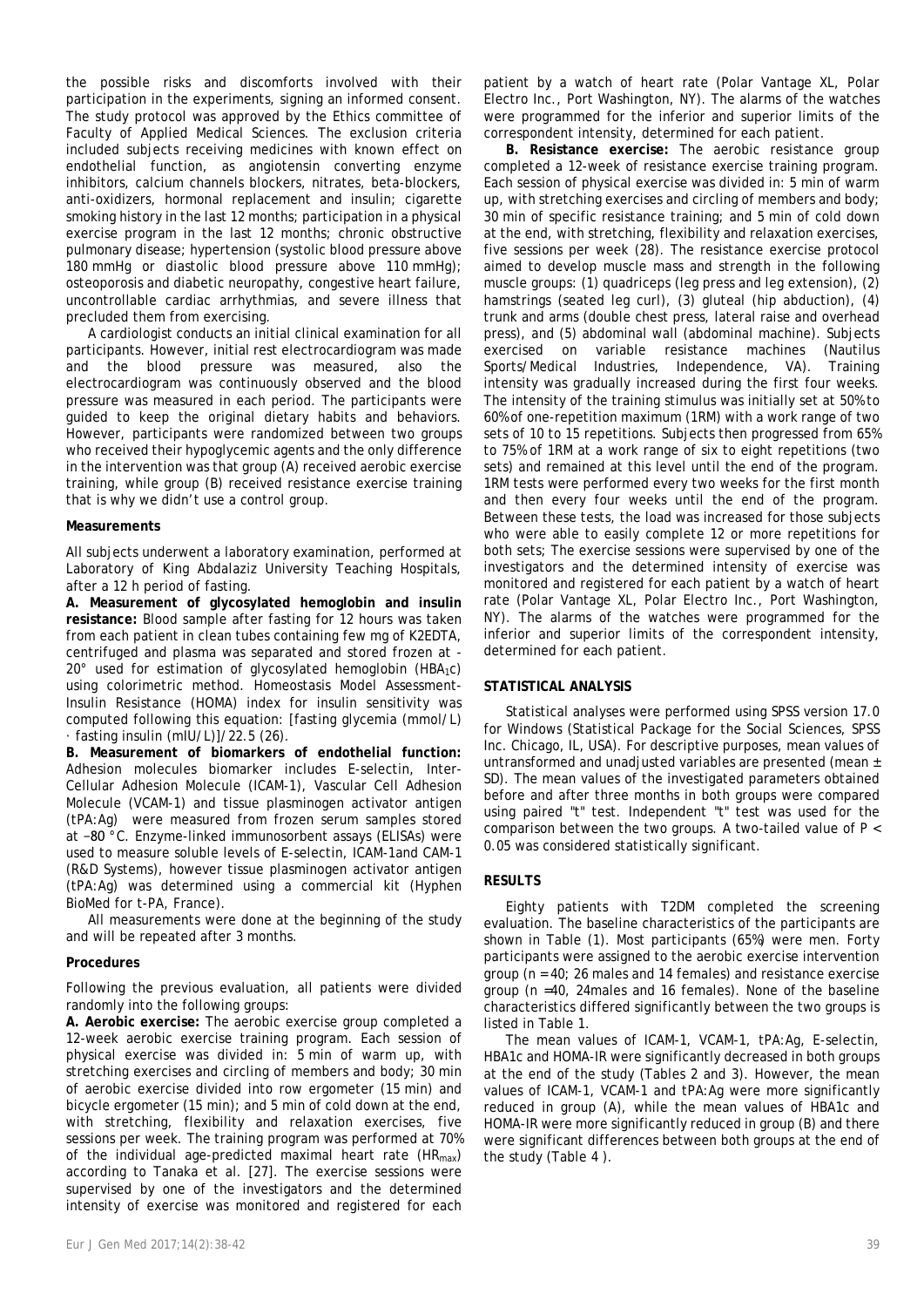**Table 1:** *Mean value of baseline characteristics of all participants*

|                                                             | Group (A)          | Group (B)          | P-value |  |
|-------------------------------------------------------------|--------------------|--------------------|---------|--|
| Age (year)                                                  | $43.76 \pm 4.32$   | $45.12 \pm 3.98$   | 0.587   |  |
| Gender (male/female)                                        | 26/14              | 24/16              | 0.761   |  |
| <b>BMI</b> ( $kq/m^2$ )                                     | $35.52 + 3.48$     | $34.19 + 4.23$     | 0.393   |  |
| Duration of diabetes (years)                                | $11.32 \pm 4.77$   | $10.12 + 3.95$     | 0.241   |  |
| $HbA1c$ $(\%)$                                              | $8.11 \pm 0.76$    | $7.85 \pm 0.91$    | 0.418   |  |
| Systolic blood pressure (mmHg)                              | $138.37 + 10.31$   | $135.84 + 9.57$    | 0.926   |  |
| Diastolic blood pressure (mmHq)                             | $81.24 \pm 7.41$   | $79.73 \pm 8.12$   | 0.872   |  |
| High-density lipoprotein cholesterol<br>(mq/dl)             | $47.35 + 6.22$     | $48.65 + 7.16$     | 0.715   |  |
| Low-density lipoprotein cholesterol<br>(mq/dl)              | $108.78 + 9.34$    | $106.92 + 8.51$    | 0.644   |  |
| Triglycerides (mg/dl)                                       | $146.82 \pm 12.15$ | $143.13 \pm 11.64$ | 0.615   |  |
| <b>PML: Rody Mass Indox: URA1s: alvegeviated bemoglebin</b> |                    |                    |         |  |

BMI: Body Mass Index; HBA1c: glycosylated hemoglobin.

**Table 2:** *Mean value and significance of ICAM-1, VCAM-1, tPA:Ag , E-selectin, HBA1c and HOMA-IR in group (A) before and after treatment*

|                                                                           | $Mean + SD$        |                    | T-value | P-value  |
|---------------------------------------------------------------------------|--------------------|--------------------|---------|----------|
|                                                                           | Pre                | Post               |         |          |
| $ICAM-1$ (ng/ml)                                                          | $95.87 \pm 8.16$   | $80.93 \pm 7.94$   | 9.15    | $0.002*$ |
| $VCAM-1$ (ng /ml)                                                         | $828.33 \pm 36.42$ | $731.81 \pm 29.13$ | 10.61   | $0.001*$ |
| E-selectin (ng/ml)                                                        | $15.18 \pm 4.12$   | $9.17 + 3.19$      | 8.21    | $0.003*$ |
| t-PA antigen(ng/ml)                                                       | $7.11 \pm 1.87$    | $5.03 \pm 1.61$    | 7.84    | $0.005*$ |
| <b>HBA1c</b> (%)                                                          | $8.43 \pm 1.93$    | $7.24 + 1.72$      | 4.43    | $0.014*$ |
| <b>HOMA-IR</b>                                                            | $4.52 \pm 1.75$    | $3.43 \pm 1.42$    | 3.92    | $0.025*$ |
| ICAM-1: Inter-Cellular Adhesion Molecule; VCAM-1: Vascular Cell Adhesion  |                    |                    |         |          |
| Molecule; HBA1c: glycosylated hemoglobin; HOMA-IR: Homeostasis Model      |                    |                    |         |          |
| Assessment-Insulin Resistance Index: tPA:Ag: tissue Plasminogen Activator |                    |                    |         |          |

Antigen: (\*) indicates a significant difference between the two groups,  $P < 0.05$ .

**Table 3:** *Mean value and significance of ICAM-1, VCAM-1, tPA:Ag , E-selectin, HBA1c and HOMA-IR in group (B) before and at the end of the study*

|                                                                           | $Mean + SD$        |                    | T-value | P-value  |
|---------------------------------------------------------------------------|--------------------|--------------------|---------|----------|
|                                                                           | Pre                | Post               |         |          |
| $ICAM-1$ (ng/ml)                                                          | $94.31 \pm 7.56$   | $87.74 \pm 7.32$   | 5.19    | $0.021*$ |
| $VCAM-1$ (ng /ml)                                                         | $824.93 \pm 37.81$ | $782.32 \pm 32.43$ | 6.14    | $0.015*$ |
| E-selectin (ng/ml)                                                        | $14.72 \pm 4.54$   | $12.23 \pm 4.26$   | 4.13    | $0.026*$ |
| t-PA antigen(ng/ml)                                                       | $6.94 \pm 1.59$    | $6.01 \pm 1.48$    | 3.75    | $0.038*$ |
| <b>HBA1c</b> (%)                                                          | $8.22 + 1.72$      | $6.14 + 1.63$      | 8.27    | $0.006*$ |
| <b>HOMA-IR</b>                                                            | $4.11 \pm 1.63$    | $2.33 \pm 1.42$    | 7.62    | $0.009*$ |
| ICAM-1: Inter-Cellular Adhesion Molecule; VCAM-1: Vascular Cell Adhesion  |                    |                    |         |          |
| Molecule; HBA1c: glycosylated hemoglobin; HOMA-IR: Homeostasis Model      |                    |                    |         |          |
| Assessment-Insulin Resistance Index; tPA:Ag: tissue Plasminogen Activator |                    |                    |         |          |

Antigen; (\*) indicates a significant difference between the two groups, P < 0.05.

**Table 4:** *Mean value and significance of ICAM-1, VCAM-1, tPA:Ag , E-selectin, HBA1c and HOMA-IR in group (A) and group (B) at the end of the study*

|                     | $Mean + SD$        |                  | T-value | P-value  |
|---------------------|--------------------|------------------|---------|----------|
|                     | Pre                | Post             |         |          |
| $ICAM-1$ (ng/ml)    | $80.93 \pm 7.94$   | $87.74 + 7.32$   | 4.08    | $0.011*$ |
| $VCAM-1$ (ng /ml)   | $731.81 \pm 29.13$ | $782.32 + 32.43$ | 4.51    | $0.016*$ |
| E-selectin (ng/ml)  | $9.17 + 3.19$      | $12.23 + 4.26$   | 4.07    | $0.015*$ |
| t-PA antigen(ng/ml) | $5.03 \pm 1.61$    | $6.01 + 1.48$    | 4.11    | $0.013*$ |
| $HBA1c$ $(\%)$      | $7.24 + 1.72$      | $6.14 + 1.63$    | 3.68    | $0.027*$ |
| <b>HOMA-IR</b>      | $3.43 + 1.42$      | $2.33 + 1.42$    | 3.57    | $0.028*$ |

ICAM-1: Inter-Cellular Adhesion Molecule; VCAM-1: Vascular Cell Adhesion Molecule; HBA1c: glycosylated hemoglobin; HOMA-IR: Homeostasis Model Assessment-Insulin Resistance Index; tPA:Ag: tissue Plasminogen Activator Antigen; ( $*$ ) indicates a significant difference between the two groups,  $P < 0.05$ .

#### **DISCUSSION**

Exercise is recognized as a cornerstone for T2DM prevention and treatment due to its ability to regulate blood sugar levels, with minimal undesired side effects (29). Along with glycemic control and improving endothelial function (30). Despite these general benefits there is a gap in the knowledge regarding the best exercise intervention in order to achieve maximal enhancements with lowest risks, such that exercise can be used in a primary care recommendation (31).

The main finding of the present study was the fact that patients with T2DM have a significantly accentuated insulin resistance and abnormal endothelial function. Physical exercise training also improved the glycemic profile and markers of endothelial function. Resistance exercise appears to be more beneficial than aerobic exercise for improving insulin resistance

in T2DM. Also, aerobic exercise appears to be more beneficial than resistance exercise for improving endothelial function in T2DM.

Nassis et al. proved that 12 weeks of aerobic training improved insulin sensitivity in overweight and obese girls (32). Similarly, moderate to heavy-intensity aerobic training (ie, 60%- 95% of maximal heart rate) that was done 3 times a week for 6 months was shown to improve insulin sensitivity in both younger  $(n = 14;$  mean [SD] age, 29.1 [4.6] years) and older  $(n = 8;$  mean [SD] age, 62.3 [4.7] years) women (33). Duncan et al. demonstrated that 30 minutes of walking exercise 3 to 7 days per week for 6 months--reversed the pre-diabetic state of individuals without a change in their diets or any loss of body weight (34). Also, In 8 healthy young men, 18 to 25 years of age, 6 weeks of moderate-intensity cycling performed for 1 hour 5 days a week was capable of increasing their insulin sensitivity and glucose effectiveness (35).

lbaftez et al, conducted a study of twice-weekly progressive resistance training for 16 weeks by 10 older men with newly diagnosed T2DM resulted in a 46.3% increase in insulin sensitivity, along with a 7.1% reduction in fasting glycemia and a significant loss of visceral fat (36). Dunstan et al**,** showed that 18 men with T2DM aged 60 to 80 years successfully progressed over 6 months of resistance training to completing 3 sets of 8 to 10 repetitions done at 75% to 80% of maximal on 8 to 10 exercises thrice weekly (37).

In this study, improvement in endothelial cell function was noticed as a result of aerobic and resistance exercise. Also, aerobic exercise appears to be more beneficial than resistance exercise for improving endothelial function in T2DM. In line with our data, Zoppini et al. demonstrated that vascular endothelial cell function improved in obese T2DM subjects who performed aerobic exercise for 6 months (50% to 70% heart rate reserve, 60 minutes/session, 2 times per week) (38). Also, Hamdy et al. performed a 6-month study on T2DM subjects with impaired glucose tolerance in which participants performed aerobic exercise (60% to 80% HRmax, 30 minutes, 3 times per week, or at least 150 minutes per week) and reported a significant improvement in endothelial cell function (39). The current study had a higher frequency of aerobic exercise per week than the study conducted by Zoppini et al., and the exercise periods and overall frequency were higher than in the study performed by Hamdy et al. Despite our short study period (12 weeks), the exercise programs appear to have had an effect on vascular endothelial cell function. When we examine studies where no change in endothelial cell function was observed, such as the 10-week aerobic exercise study performed by Ostergard et al. (40), we note that their study period was shorter than the current study, and that the exercise was less frequent.

In line with our results, Kwon et al. conducted a study on 40 overweight Korean women with T2DM and were assigned into 3 groups: an aerobic exercise group, resistance exercise group and control group, 60 minutes per day, 5 days per week for 12 weeks and assessed endothelial function by flow-mediated dilation (FMD) and found that aerobic exercise appears to be more beneficial than resistance exercise for improving endothelial function in T2DM (41). Also, Okada et al. found endothelial function improvement in 38 diabetic subjects after practicing aerobic physical exercise with resistance, independently of glycemic control and increased insulin sensitivity (42). Although Cohen et al. conducted a resistance exercise study on obese T2DM subjects in which progressive resistance exercise (75% to 85% 1RM, 3 sets, 8 reps) was employed. No significant change in endothelial cell function was observed after 2 months; however, after 14 months they reported an improvement in endothelial cell function (43).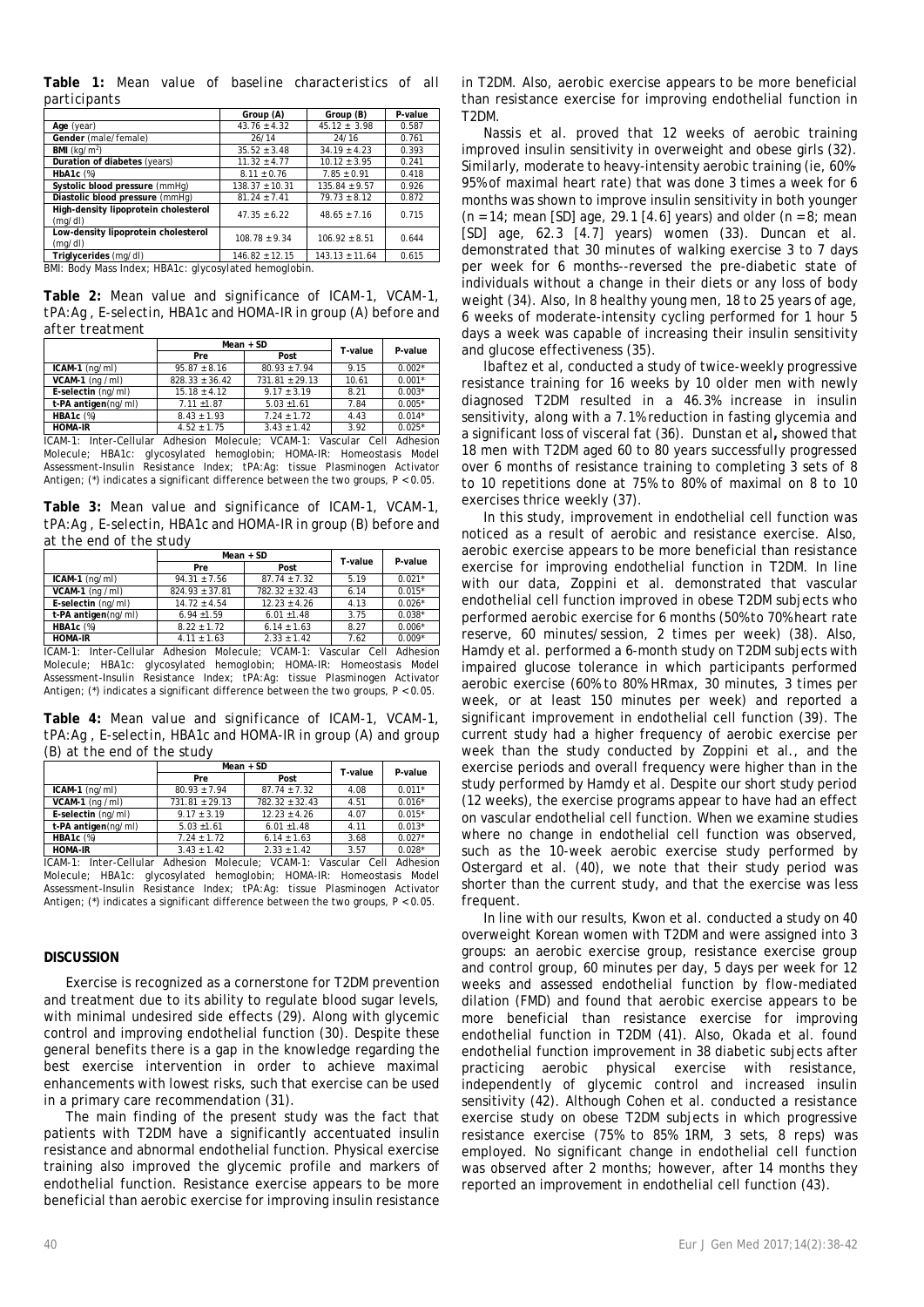Explanation for the endothelial function improvement could be the changes in the lipid profile after aerobic physical exercise training, specifically low density lipoprotein (LDL) cholesterol. The LDL cholesterol had a significant improvement as an effect of low and of high intensity aerobic physical exercise in the present study. Other studies showed that the improvement in lipids profile is associated with vascular function improvement (44).

Our study has certain limitations. First, the study did not include a control group. Second, the participants were motivated men and women who were asked to exercise in a semi-supervised setting; therefore, the results might not generalize to a non-supervised group in the general population. Also, our study has a strength point as a large number of subjects leading to excellent statistical power to detect exercise exposure effects across groups

# **REFERENCES**

- 1. International Diabetes Federation. Diabetes atlas. 5th ed. Brussels, Belgium: IDF, 2011.
- 2. International Diabetes Federation: IDF Diabetes Atlas. Brussels: International Diabetes Federation, 2013.
- 3. Oliveira C, Simões M, Carvalho J, Ribeiro J. Combined exercise for people with type 2 diabetes mellitus: A systematic review. Diabetes Res Clin Pract 2012;98(2):187-98.
- 4. Danaei G, Finucane MM, Lu Y, Singh GM, Cowan MJ, Paciorek CJ. National, regional, and global trends in fasting plasma glucose and diabetes prevalence since 1980: systematic analysis of health examination surveys and epidemiological studies with 370 country-years and 2.7 million participants. Lancet 2011;378:31–40.
- 5. American Diabetes Association: Standards of medical care in diabetes-2014. Diabetes Care 2014;37:S31.
- 6. Booth GL, Kapral MK, Fung K, Tu JV. Relation between age and cardiovascular disease in men and women with diabetes compared with non-diabetic people: a population-based retrospective cohort study. Lancet 2006;368:29–36.
- 7. Fornengo P, Bosio A, Epifani G, Pallisco O, Mancuso A, Pascale C. Prevalence of silent myocardial ischaemia in new-onset middle-aged Type 2 diabetic patients without other cardiovascular risk factors. Diabet Med 2006;23:775–779.
- 8. Lavrencic A, Salobir B, Keber I. Physical training improves flow-mediated dilation in patients with the poly-metabolic syndrome. Arterioscler Thromb Vasc Biol 2000;20:551–555.
- 9. Maiorana A, O'Driscoll G, Cheetham C, Dembo L, Stanton K, Goodman C, Taylor R, Green D. The effect of combined aerobic and resistance exercise training on vascular function in type 2 diabetes. J Am Coll Cardiol 2001;38:860–866.
- 10. da Silva C, Ribeiro J, Canto J, da Silva R, Silva Junior G, Botura E, Malschitzky M. High-intensity aerobic training improves endothelium-dependent vasodilation in patients with metabolic syndrome and type 2 diabetes mellitus. Diabetes Res Clin Pract 2012;95(2):237-45.
- 11. Perticone F, Ceravolo R, Pujia A, Ventura G, Iacopino S, Scozzafava A, Ferraro A, Chello M, Mastroroberto P, Verdecchia P, Schillaci G. Prognostic significance of endothelial dysfunction in hypertensive patients. Circulation 2001;104:191–196.

#### **CONCLUSION**

Resistance exercise appears to be more beneficial than aerobic exercise for improving insulin resistance in T2DM. Also, aerobic exercise appears to be more beneficial than resistance exercise for improving endothelial function in T2DM.

#### **ACKNOWLEDGEMENT**

This project was funded by the Deanship of Scientific Research (DSR), King Abdulaziz University, Jeddah, under grant no. (26-142-1436-G). The authors, therefore, acknowledge with thanks DSR technical and financial support.

- 12. Sonne M, Scheede-Bergdahl C, Olsen D, Højbjerre L, Alibegovic A, Nielsen N, Stallknecht B, Helge J, Vaag A, Dela F. Source Effects of physical training on endothelial function and limb blood flow in type 2 diabetes. Appl Physiol Nutr Metab 2007;32(5):936-41.
- 13. Murano I, Asakawa Y, Mizukami M. Factors increasing physical activity levels in diabetes mellitus: a survey of patients after an inpatient diabetes education program. J Phys Ther Sci 2014;26:695–699.
- 14. Moien-Afshari F, Ghosh S, Elmi S, Rahman M, Sallam N, Khazaei M, Kieffer T, Brownsey R, Laher I. Exercise restores endothelial function independently of weight loss or hyperglycaemic status in db/db mice. Diabetologia 2008;51(7):1327-37.
- 15. Deanfield JE, Halcox JP, Rabelink TJ. Endothelial function and dysfunction: testing and clinical relevance. Circulation 2007;115:1285–1295.
- 16. Blankenberg S, Barbaux S, Tiret L. Adhesion molecules and atherosclerosis. Atherosclerosis 2003;170:191–203.
- 17. Jansson J, Nilsson T, Johnson O. von Willebrand factor, tissue plasminogen activator, and dehydroepiandrosterone sulphate predict cardiovascular death in a 10 year follow up of survivors of acute myocardial infarction. Heart 1998;80:334–337.
- 18. Reaven G, Banting L. Role of insulin resistance in human disease. Diabetes 1988;37:1595–1607.
- 19. Kraus W, Torgan C, Duscha B. Studies of a targeted risk reduction intervention through defined exercise (STRRIDE). Med. Sci. Sports Exerc 2001;33:1774–1784.
- 20. Lee SS, Kang S. Effects of regular exercise on obesity and type 2 diabete mellitus in Korean children: improvements glycemic control and serum adipokines level. J Phys Ther Sci 2015;27:1903–1907.
- 21. Smutok M, Reece C, Kokkinos P, Farmer C, Dawson P, DeVane J. Effects of exercise training modality on glucose tolerance in men with abnormal glucose regulation. Int J Sports Med 1994;15:283–289.
- 22. American College of Sports Medicine Position Stand. Exercise and physical activity for older adults. Med Sci Sports Exerc 1998;30:992–1008.
- 23. Jakovljevic B, Donovan G, Nunan D, McDonagh S, Trenell M, Grocott-Mason R. The effect of aerobic versus resistance exercise training on peak cardiac power output and physical functional capacity in patients with chronic heart failure. Int J Cardiol 2010;145:526–528.